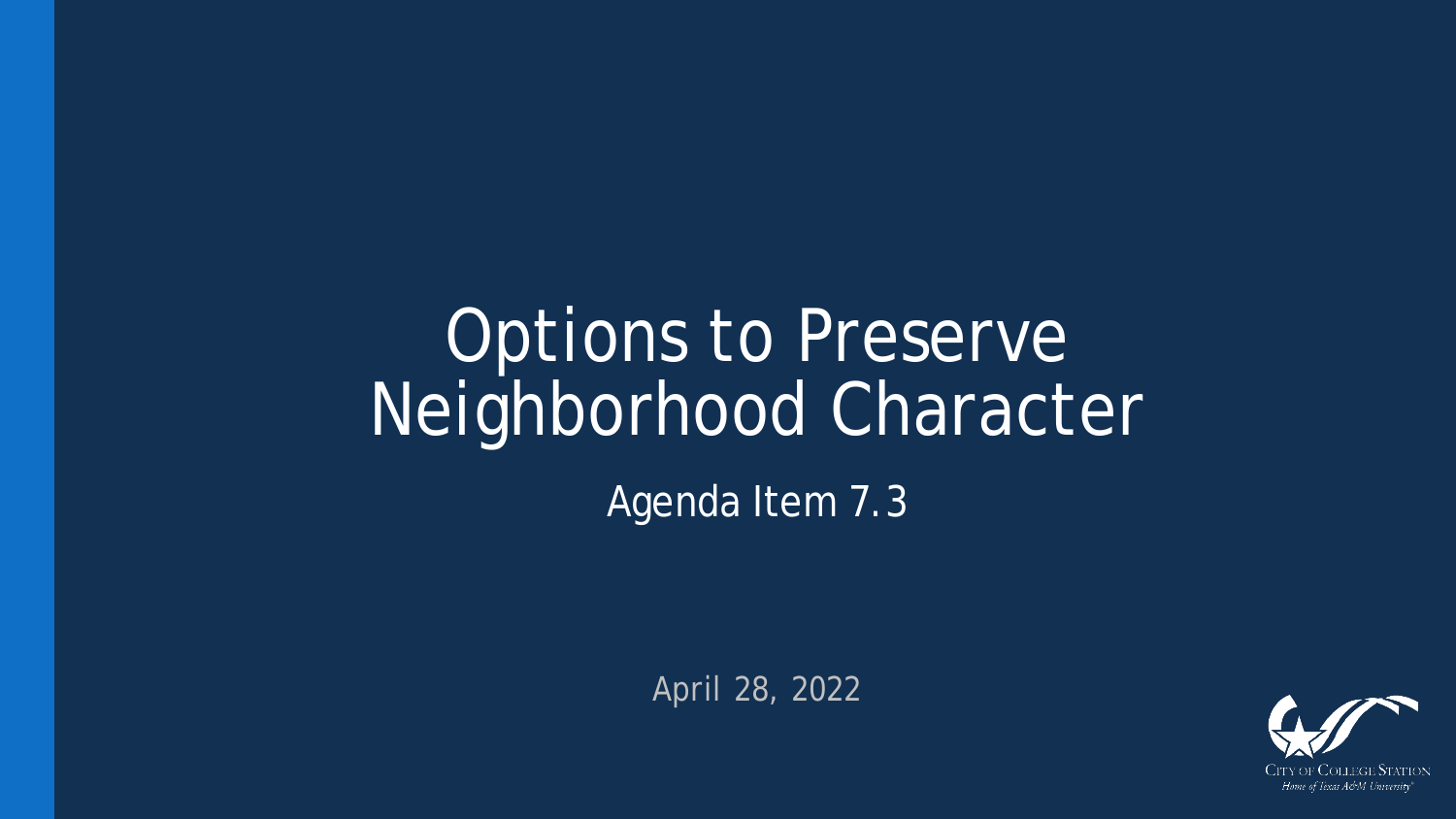# Existing Options

Neighborhood Conservation Overlay (NCO) District

Optional Items:

- Minimum Setbacks
- Minimum Lot Size
- Maximum Building Height
- Tree Preservation
- Landscape Maintenance
- Maximum Lot Coverage
- Garage Access / Connection / Location
- Off-Street Parking
- Fencing

#### Restricted Occupancy Overlay (ROO) District

#### **Restricted Occupancy** Overlay (ROO) **Process Handbook**







979.764.3570 · CSTX.GOV/ROO

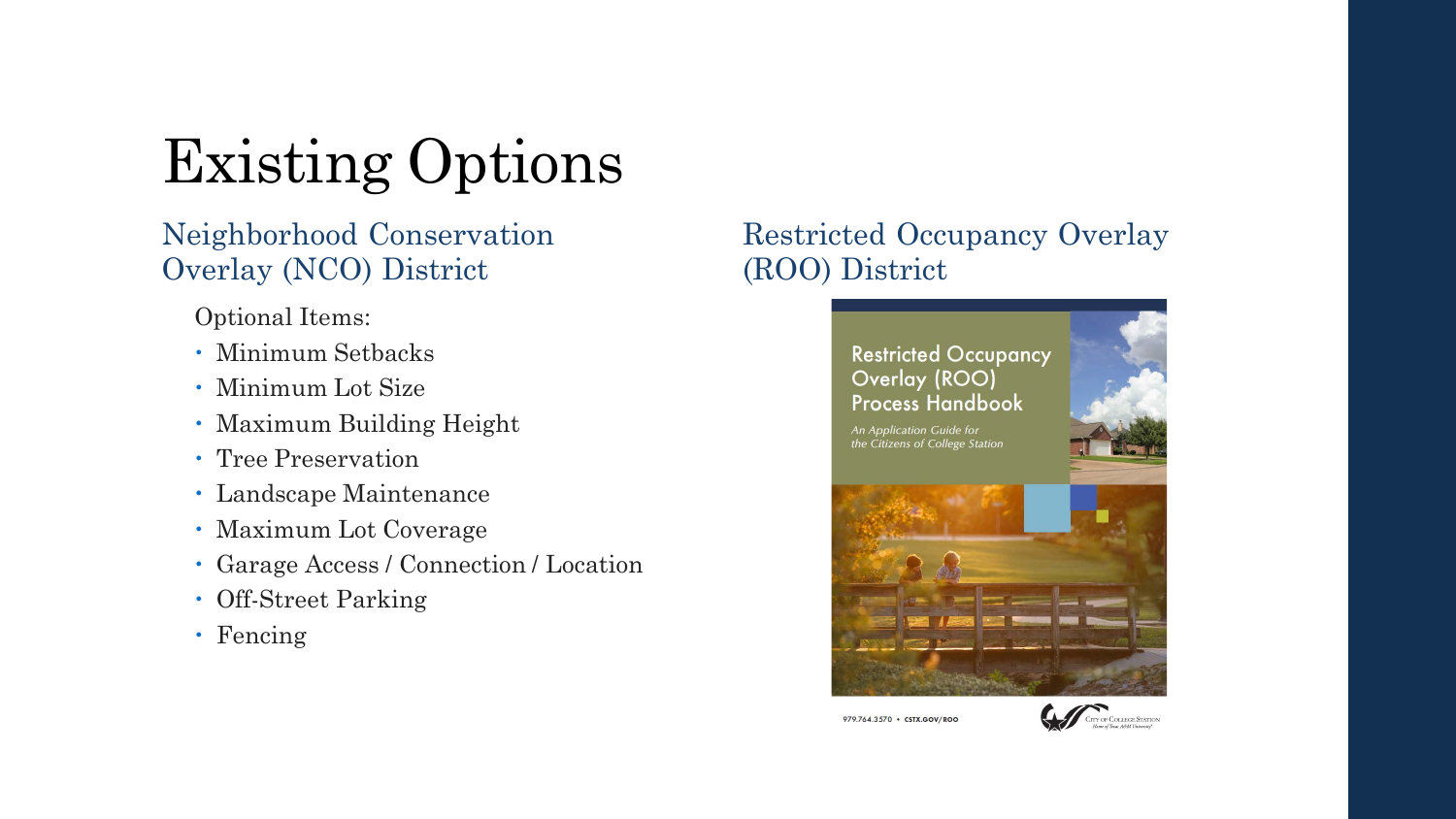**Shared student detached housing** shall mean a detached dwelling unit on an individual lot that is designed or <u>intended to</u> be used for the purpose of housing more than four unrelated persons, including college students. Such use may be identified by a combination of the following characteristics:

- A dwelling unit containing more than four bedrooms, or other rooms such as dens, offices, game rooms, or alike that have the potential to be used for sleeping purposes, either legally or illegally;
- A dwelling unit containing a bedroom to bathroom parity in excess of four;
- A dwelling unit containing a high quantity of bathrooms, usually in excess of four, of which most can only be accessed through a bedroom or other room such as a den, office, or game room;
- A dwelling unit that is in <u>excess of one story</u>;
- The property where the dwelling unit is located <u>does not</u> contain a garage;
- The property where the dwelling unit is located contains a parking area that will allow <u>parking in excess of four</u><br><u>vehicles</u>; and/or
- The property where the dwelling unit is located is <u>located within two (2) miles to a campus of higher</u> education.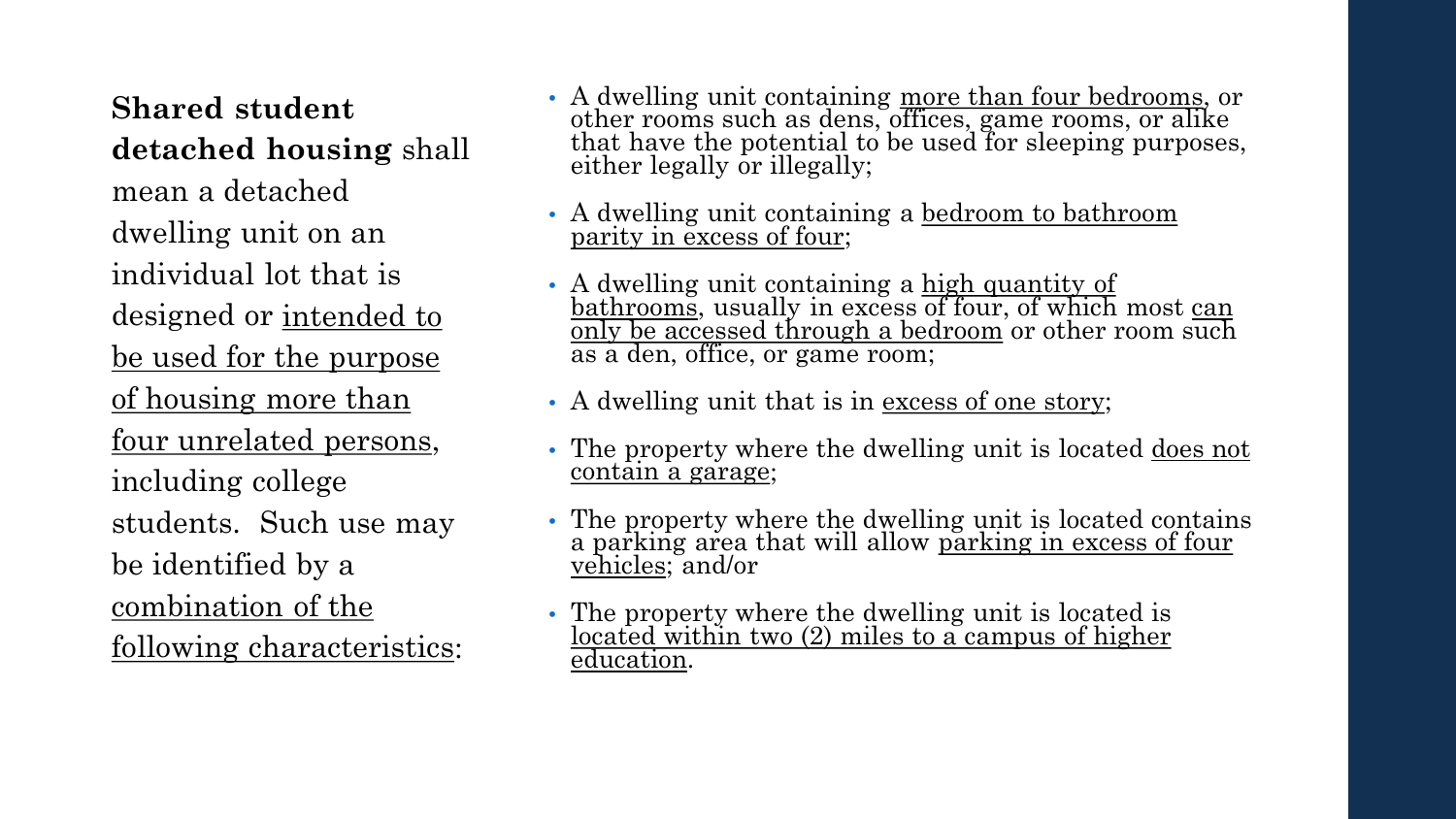# Size of Dwellings

#### R2: SINGLE FAMILY (5000 SF LOT)





- $\cdot$  1 Unit
- Constrained by impervious cover and FAR
- Based on character of neighborhood
- Limits large dwellings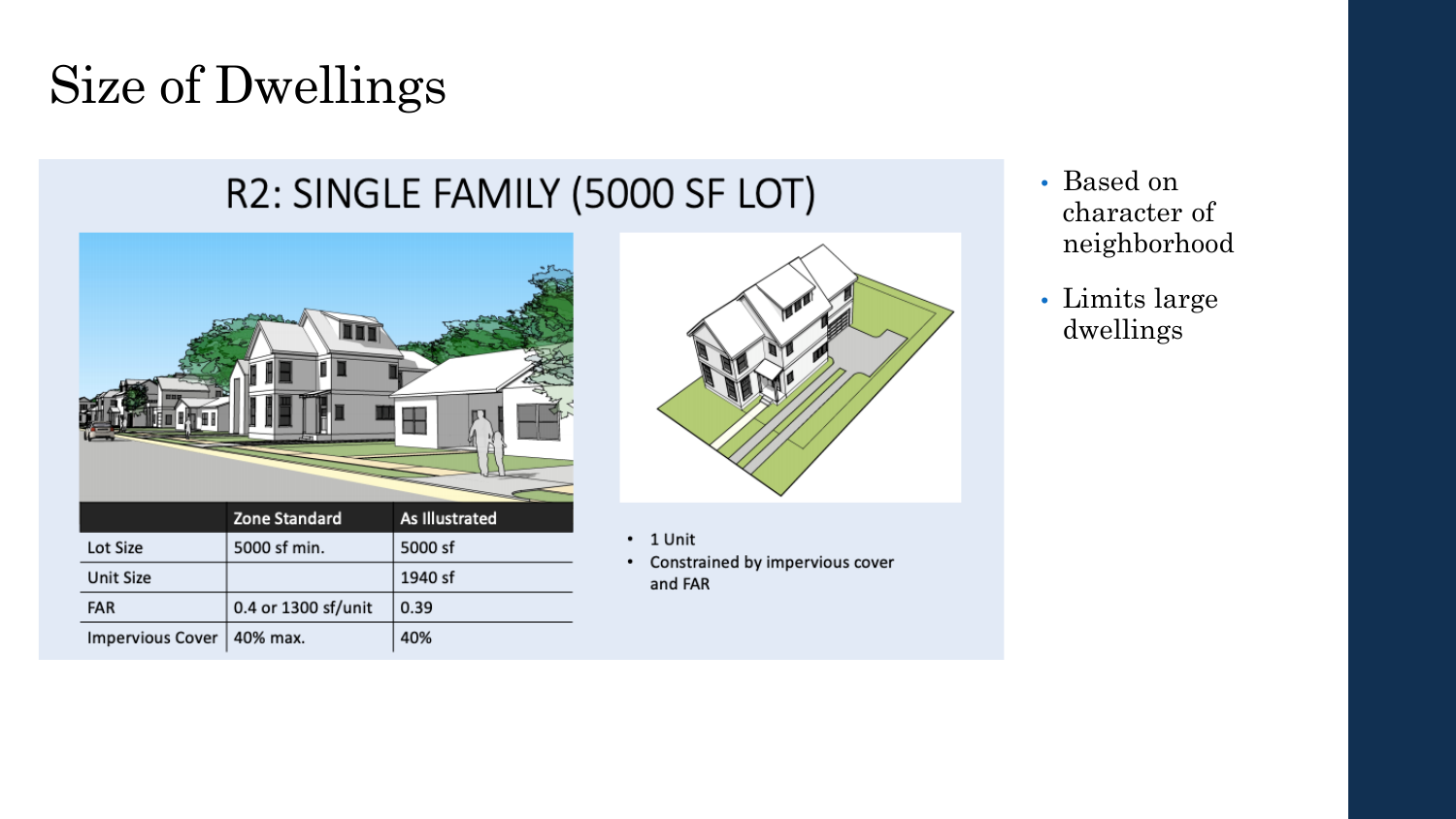

### High Occupancy Overlay District

- Allows for increases in occupancy with certain conditions
- Increases supply
- Allows greater density in selected areas
- Allows shared student detached housing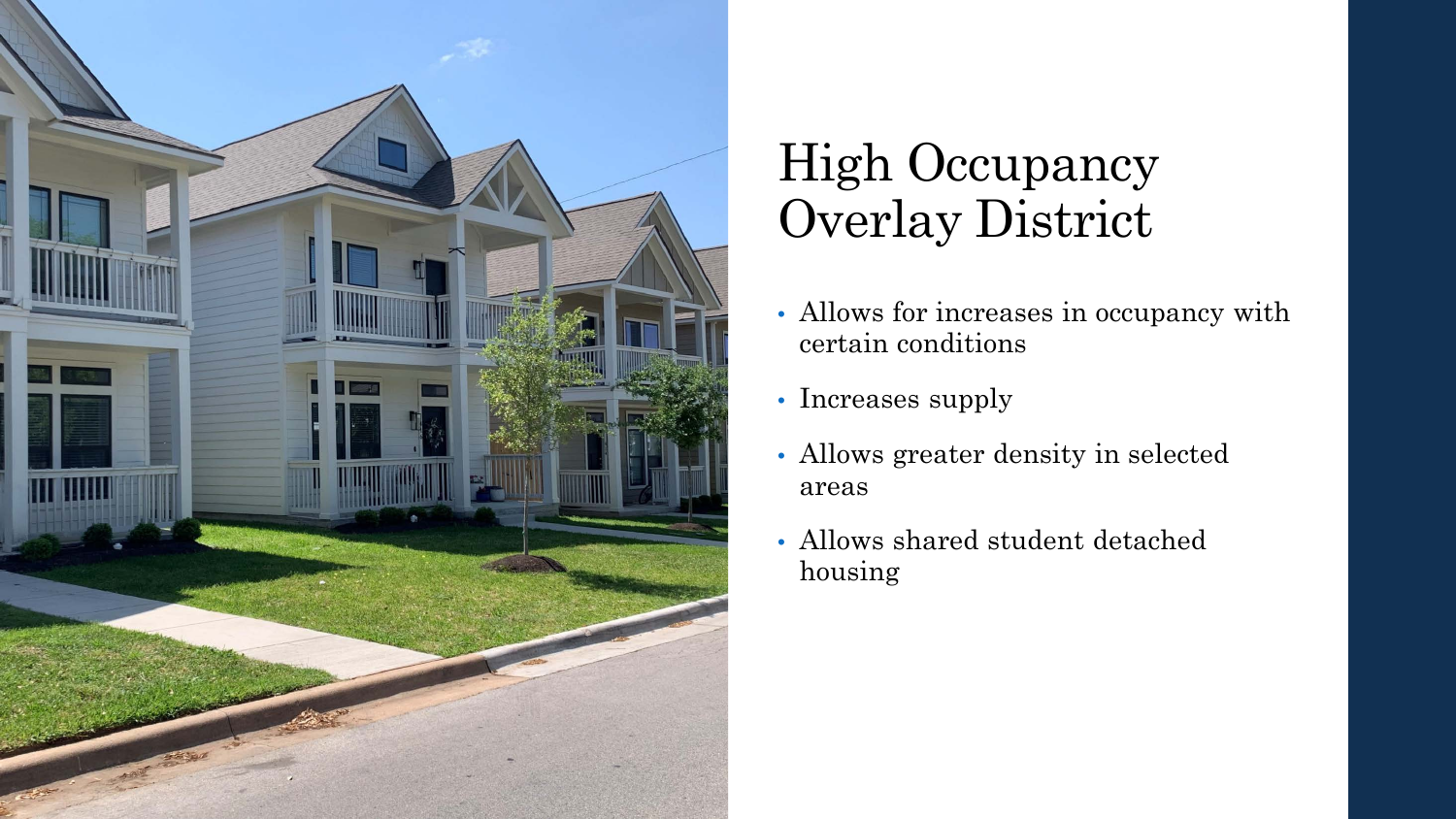

#### City-Initiated Neighborhood Character Preservation Overlay **District**

- Set additional standards based on character of neighborhood, such as:
	- Setbacks
	- Lot size
	- Building height
	- Maximum lot coverage
	- Building size
	- Parking requirements
	- Garage requirements
	- Tree preservation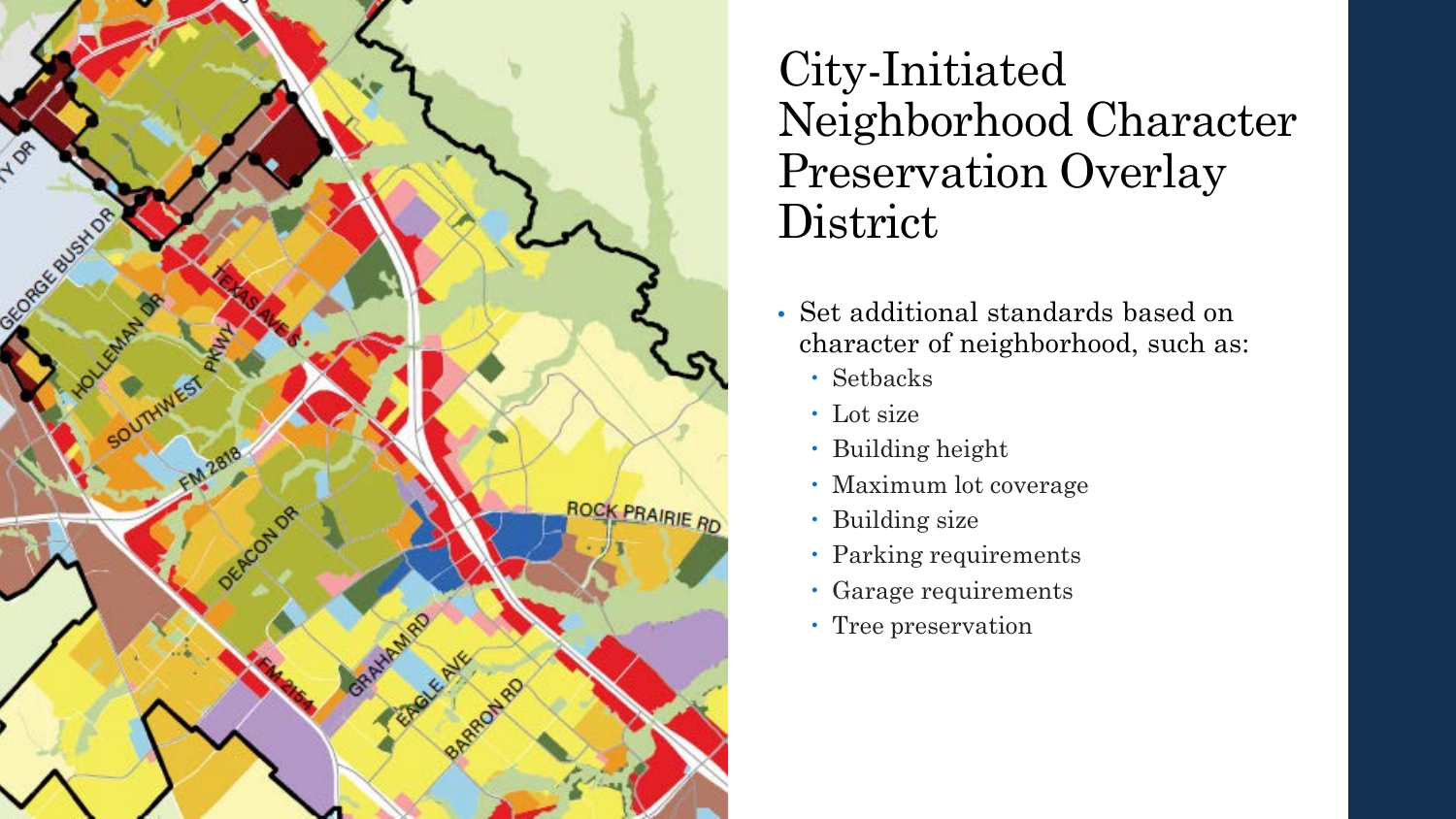

## Setback, Access, and Parking

• Eliminating or requiring additional approval to reduce a front setback when rear access is provided, or when side yard or rear yard parking is provided.

*Minimum front setback may be reduced to fifteen (15) feet when approved rear access is provided, or when side yard or rear yard parking is provided.* 

- Eliminating or requiring additional approval to have shared access.
- Eliminating the ability to combine parking areas and to require a setback to the property line.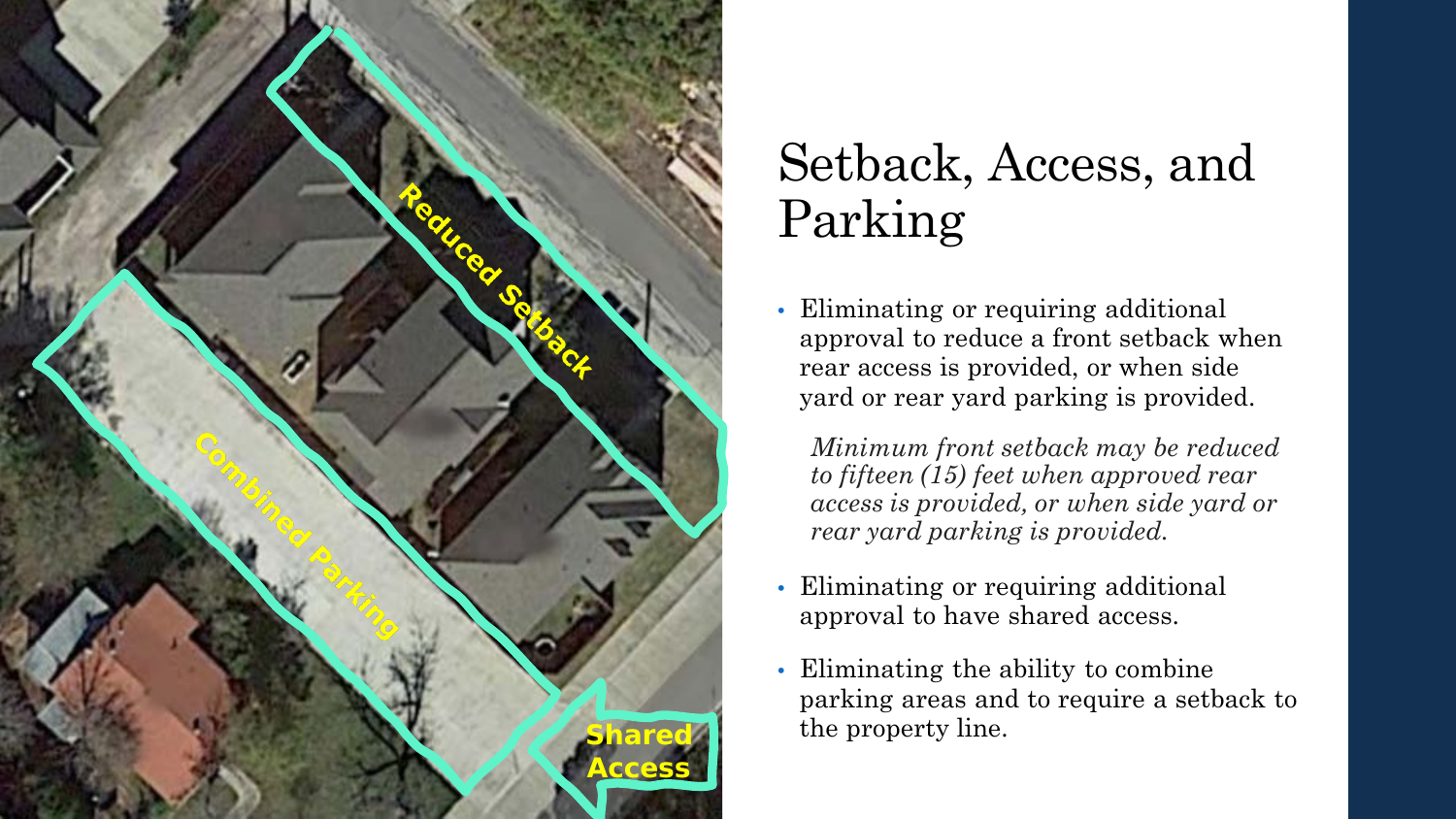



### Parking Within Front Setback Area